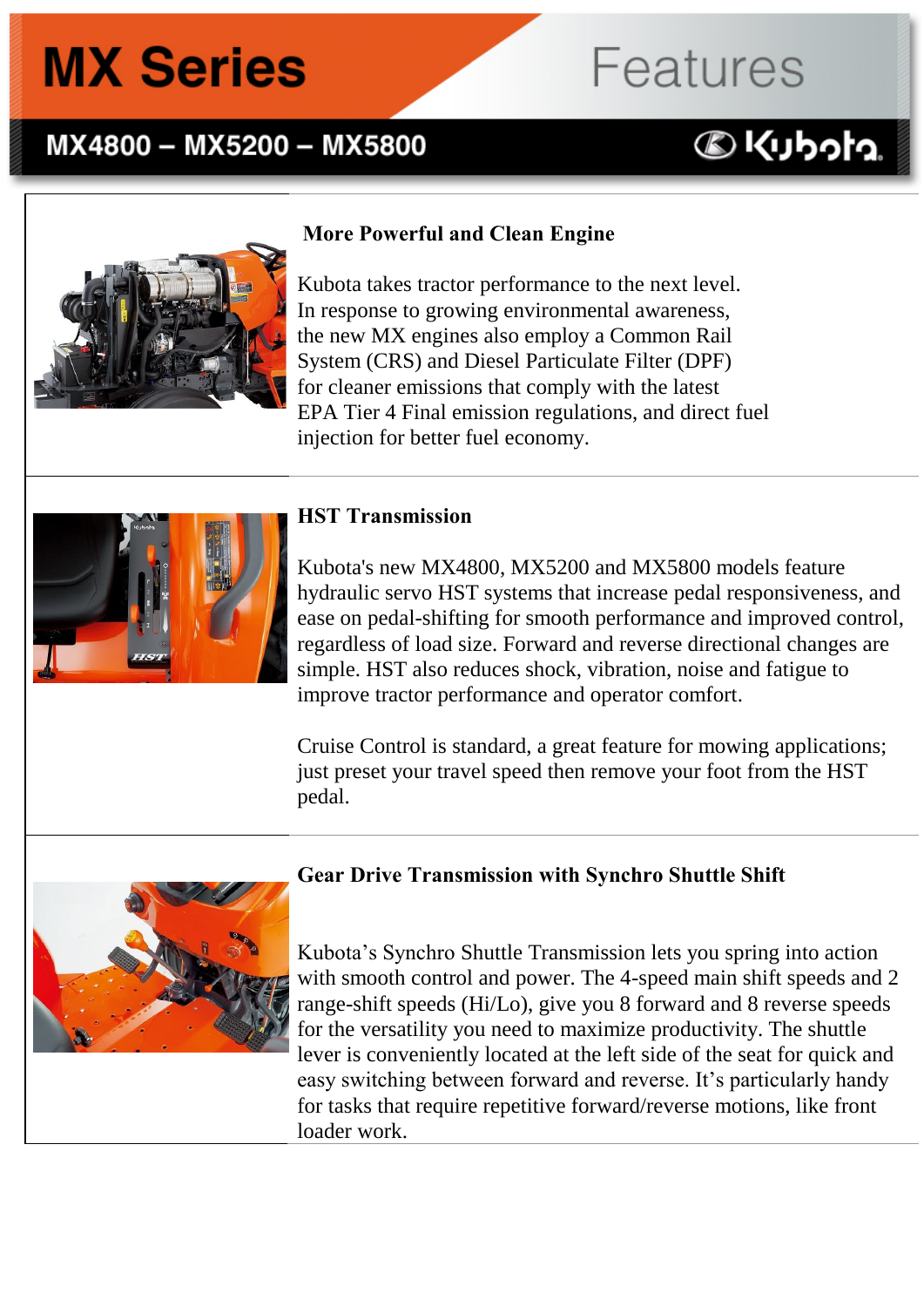## MX4800 - MX5200 - MX5800

### **Bevel Gear Front Axle**

A superior feature that delivers an extremely tight turning radius with full power transfer to the wheels at every steering angle

**Features** 

**DKUbota** 



#### **High-back Suspension Seat**

Work has never been this comfortable. The new suspension seat with a high seatback offers greater comfort and minimal back fatigue even after a long day's work. The luxurious design is also pleasing to the eye.



#### **New Dash Panel**

The newly designed dash panel with larger and easy-to-read gauges and digital LCD panel with parking indicator provide all the vital information you need for your MX tractor, including ECU and fault code management.



#### **Operator Comfort**

Kick back, relax, and get working. The full-flat deck enables safe and easy mounting/dismounting, and the 30 spacious inches between fenders gives you all the room you need to work in comfort. In addition, the easy-to-operate hanging pedals optimize legroom.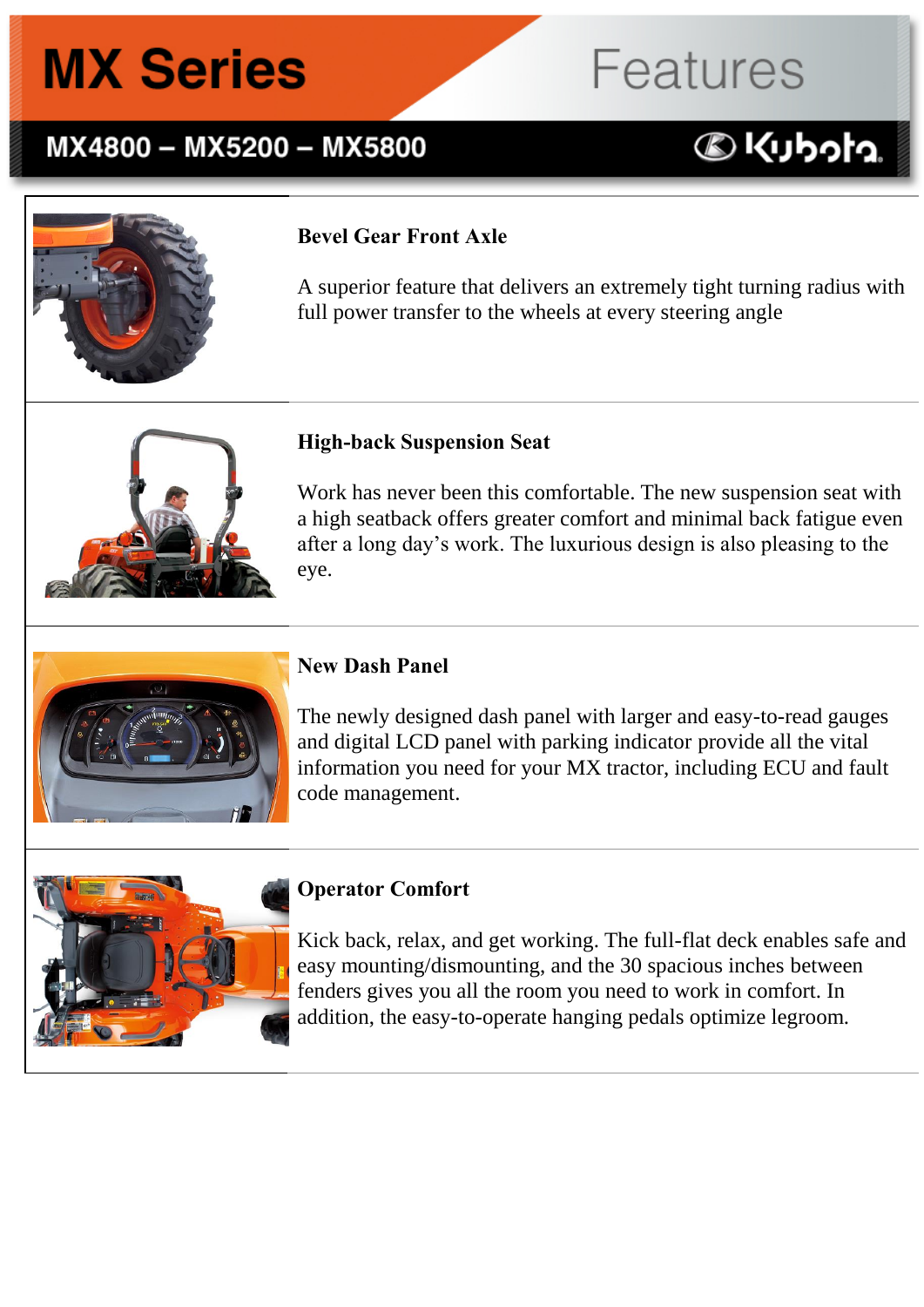## MX4800 - MX5200 - MX5800

### **Easy Handling and Maneuverability**

Traveling from site to site has never been easier. Both 2-wheel drive and 4-wheel drive models come equipped with a smooth, easy-turn, hydrostatic power steering. Their ideal size and tight turning radius make maneuvering in tight spots a breeze. The brake pedals for HST models are located on the left side for easier operation and smoother turning.

Features

**BKUbota** 



#### **Engine Throttle**

The handy engine throttle is conveniently positioned next to the steering wheel. Throttle up easily when you need that extra power to get out of tight situations or when hauling that extra load.



#### **Electric-Over Hydraulic PTO Switch**

Our new PTO switch makes PTO operation easier than ever. Conveniently located on the right side console, Push and turn starts and one push stops the PTO.



#### **One-piece Hood and Halogen Headlights**

The newly designed slanted hood, and new halogen headlights provide a more powerful appearance and better visibility. The fullopening one-piece hood is made from steel for added strength and features hydraulic dampers for easier opening, so you can perform routine maintenance quickly and efficiently.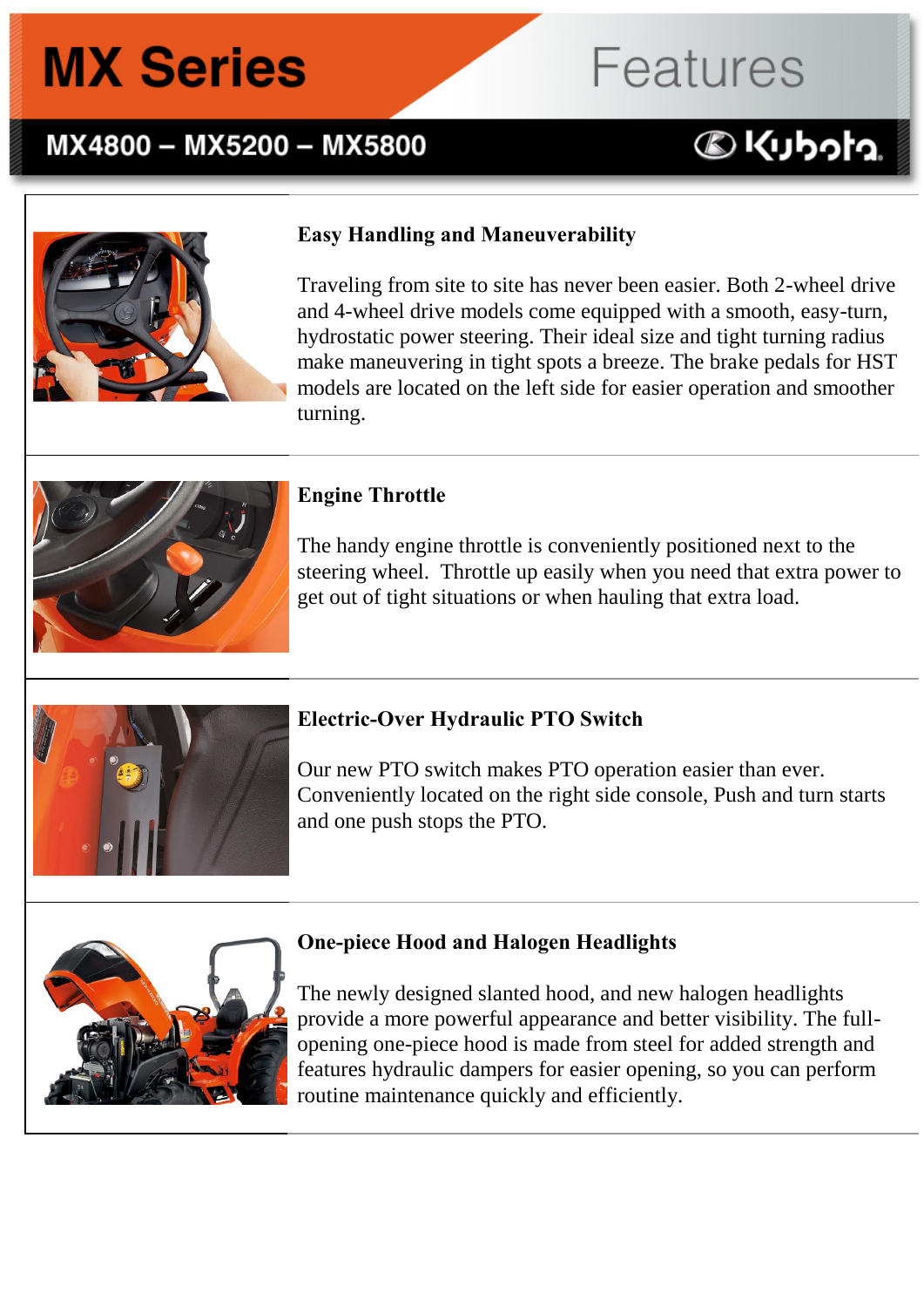## MX4800 - MX5200 - MX5800

#### **Easier Cleaning and Maintenance**

The new MX Series is designed to make daily maintenance easy. For fast cleaning, the radiator screen can be removed from either side of the tractor. The air filter, battery, tray, and coolant recovery tank are readily accessible.

**Features** 

**DKUbota** 

#### **Large Fuel Tank**

The new MX fuel tank is now larger with an ample 13.5 gallons capacity, so you can operate longer with less fill ups.



#### **Grill Guard**

The grill guard provides a robust level of protection and easily tilts forward for opening the hood.



#### **3-Point Hitch**

The powerful Category II 3-Point Hitch is convertible to Category I easily handles correctly matched Implements. Rigid link ends are standard on the MX4800 and MX5200F models, with telescoping link ends and stabilizers on the MX5200 and MX5800 4WD models, such a great feature. An upgrade kit is available for the MX4800 and MX5200F 2WD models. The telescoping lower links make hooking up and working with large implements easier.